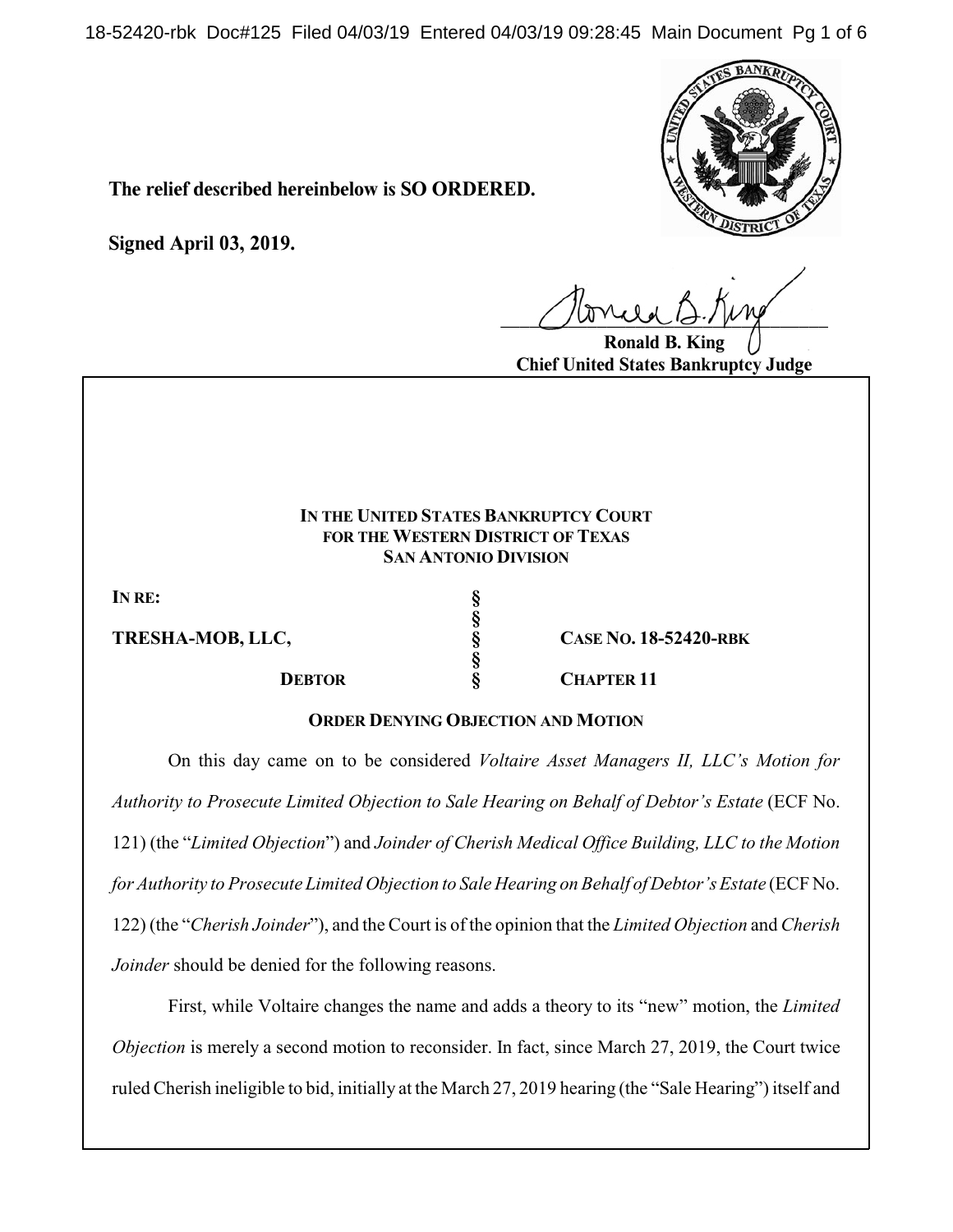then when it denied Voltaire's first motion to reconsider in its March 29, 2019 *Order Denying Objection & Motion* (ECF No. 118). The first denied motion to reconsider was not an invitation to bring another. Voltaire seems to acknowledge that, in light of the opening sentence in the *Limited Objection* that its purpose "is not to beat a dead horse." ECF No. 121, p. 1,  $\P$ 1.

Nevertheless, the Court has again reviewed the transcript from the Sale Hearing, the first motion to reconsider, the *Limited Objection*, and the *Cherish Joinder* and struggles to find anything that ameliorates its concerns that Cherish is not a "good faith" bidder. In fact, as discussed further *infra*, if anything, the *Limited Objection* and *Cherish Joinder* lend additional support to the Court's findings as to Cherish's undisclosed ties to the Debtor.

Second, even if this Court were inclined to reconsider its initial ruling, this *Limited Objection* is not the proper procedural or substantive vehicle to so allow or compel. Voltaire cites *Louisiana World Exposition v. Fed. Ins. Co.*, 858 F.2d 233, 246 (5th Cir. 1988) as authority for it to assert an objection on behalf of the estate to the disqualification of Cherish. Under *Louisiana World Exposition*, a party-in-interest may derivatively pursue claims of the estate when the debtor-in-possession has a duty to do so but refuses. 858 F.2d at 246 ("Since [the] cause of action was property of the estate, the debtor-in-possession was duty bound to assert it if doing so would maximize the value of the estate."). Certainly, as Voltaire and Cherish have told this Court multiple times, the Debtor "has the duty to maximize the value of the estate." *Commodity Futures Trading Com'n v. Weintraub*, 471 U.S. 343, 352 (1985). Thus, Voltaire claims that this duty authorizes a court to grant "an equity interest holder," such as Voltaire, derivative "standing to pursue an objection belonging to the Debtor's estate" to the disqualification of a bidder at a  $\S$  363 sale. ECF No. 121, p. 2, n.4. That argument, however, misapplies the holding in *Louisiana World Exposition*.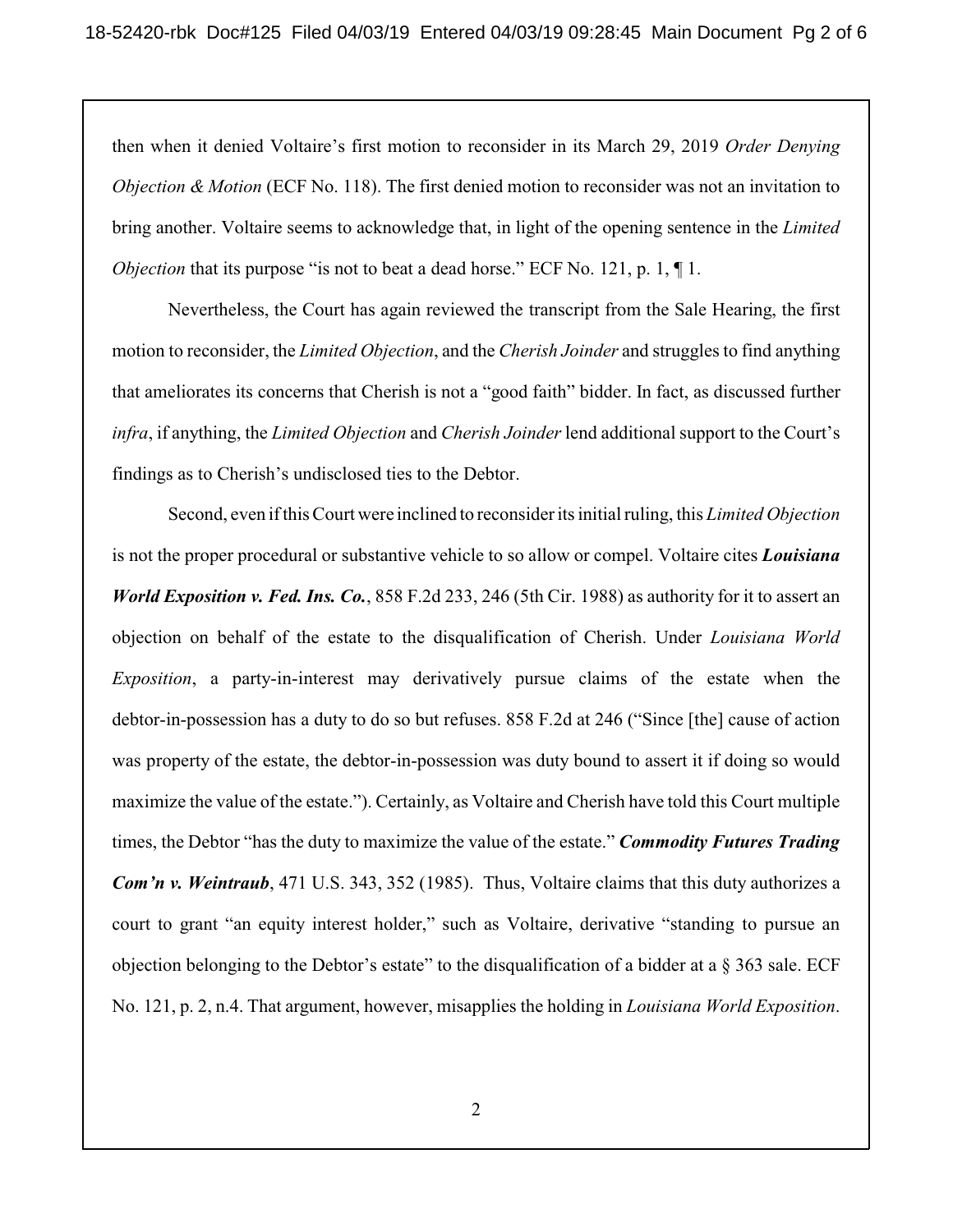Although Voltaire presents *Louisiana World Exposition* as a sort of talisman that mystically allows any party-in-interest to lodge any objection when it disagrees with a court's holding, the holding in that case is much more cabined. It merely allows a party-in-interest to pursue a "cause of action on behalf and in the name of the [debtor-in-possession]" when the "the debtor-in-possession is obligated to" pursue the cause of action but "is unable or unwilling to fulfill its obligation—due, for instance, to a conflict of interest." *Id.* at 252. Voltaire has not cited, and this Court has not been able to find, any case in which a court extended such derivative standing to an equity holder to bring an objection to the disqualification of a § 363-sale bidder. In fact, a review of the recent cases on derivative standing suggests the opposite trend, with courts narrowing the circumstances in which derivative standing may be appropriate. *See, e.g.*, *In re Smart World Techs., LLC*, 423 F.3d 166, 177, 180 (2d Cir. 2005) (denying derivative standing in Rule 9019 context).

In addition, even if Voltaire could achieve derivative standing under *Louisiana World Exposition* to bring this type of objection, Voltaire cannot satisfy the requirements outlined by the Fifth Circuit. For a party to attain derivative standing, *Louisiana World Exposition* requires that (1) the claim is colorable, (2) the debtor-in-possession has refused unjustifiably to pursue the claim, and (3) the moving party-in-interest receive leave to sue from the bankruptcy court. 858 F.2d at 247.

Here, the objection that Voltaire seeks to pursue is not "colorable." In its *Limited Objection*, Voltaire adopts a one-track value-maximization argument that ignores mountains of precedent in which trustees, debtors-in-possession, and courts have rejected the highest bid when it was not the "best bid." *See In re Family Christian, LLC*, 533 B.R. 600, 627 (Bankr. W.D. Mich. 2015) ("a debtor must demonstrate that the proposed purchase price is not only the highest offer, *but the highest and best offer*") (emphasis added). While the bid that brings in the most cash often wins, it is "common knowledge" that the "highest bid is not always the best bid," especially if there are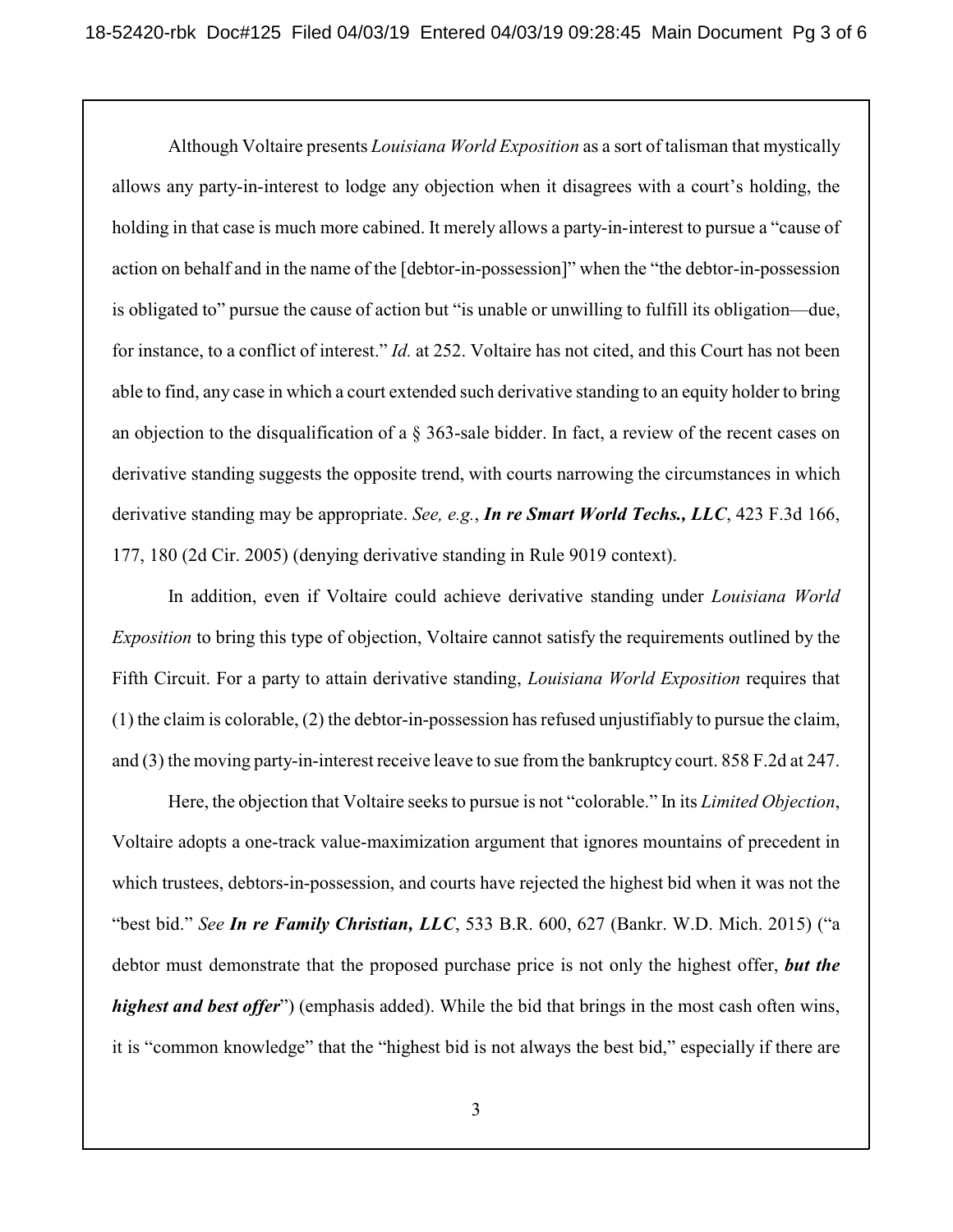"conditions sufficient to overbalance the difference between the two." *United States v. Chem.* Found., 5 F.2d 191, 206 (3d Cir. 1925). The Bankruptcy Code thus affords courts "broad flexibility in determining which of several bidders should be deemed the successful bidder at a § 363(b) sale." *In re After Six, Inc.*, 154 B.R. 876, 882 (Bankr. E.D. Pa. 1993). As such, courts routinely reject the proposition that reviewing courts or fiduciaries are "duty-bound to mechanically accept a bid with the highest dollar amount." *Lawsky v. Condor Capital Corp.*, 2015 WL 4470332, at \*9 (S.D.N.Y. July 21, 2015) (internal quotation marks and citations omitted); *see also After Six*, 154 B.R. at 882 ("The Bankruptcy Code, like any law, must be read in its context as a tool of mankind, not a body of edicts to which mankind is a slave irrespective of its interests to the contrary.").

In determining whether the highest bid is the "best bid," the fiduciary and reviewing court must consider factors such as "the risks associated with each bid and the probabilities that the proposed terms will come to fruition" as well as "contingencies, conditions, timing, or other uncertainties in an offer that may render it less appealing." *Lawsky*, 2015 WL 4470332, at \*9 (quoting and citing *Family Christian*, 533 B.R. at 622). Part and parcel with those considerations is the Court's ability to issue a "good faith" finding under § 363(m). Indeed, some courts have even adopted a per se approach that a court can never approve a § 363 sale without a good faith finding. *See, e.g.*, *In re Hereford Biofuels, L.P.*, 466 B.R. 841, 860 (Bankr. N.D. Tex. 2012) (Jernigan, J.) ("The court believes . . . that 'when a bankruptcy court authorizes a sale of assets pursuant to section  $363(b)(1)$ , it is required to make a finding with respect to the 'good faith' of the purchaser.'") (quoting *In re Abbotts Dairies of Pa.*, 788 F.2d 143, 150 (3d Cir. 1986)).

Although this Court stops short of adopting a per se "good faith" prerequisite, it reaffirms its finding that Cherish is not a good faith bidder here. Before the Sale Hearing, Cherish was the only bidder that never made a site visit to the property, never completed a nondisclosure agreement to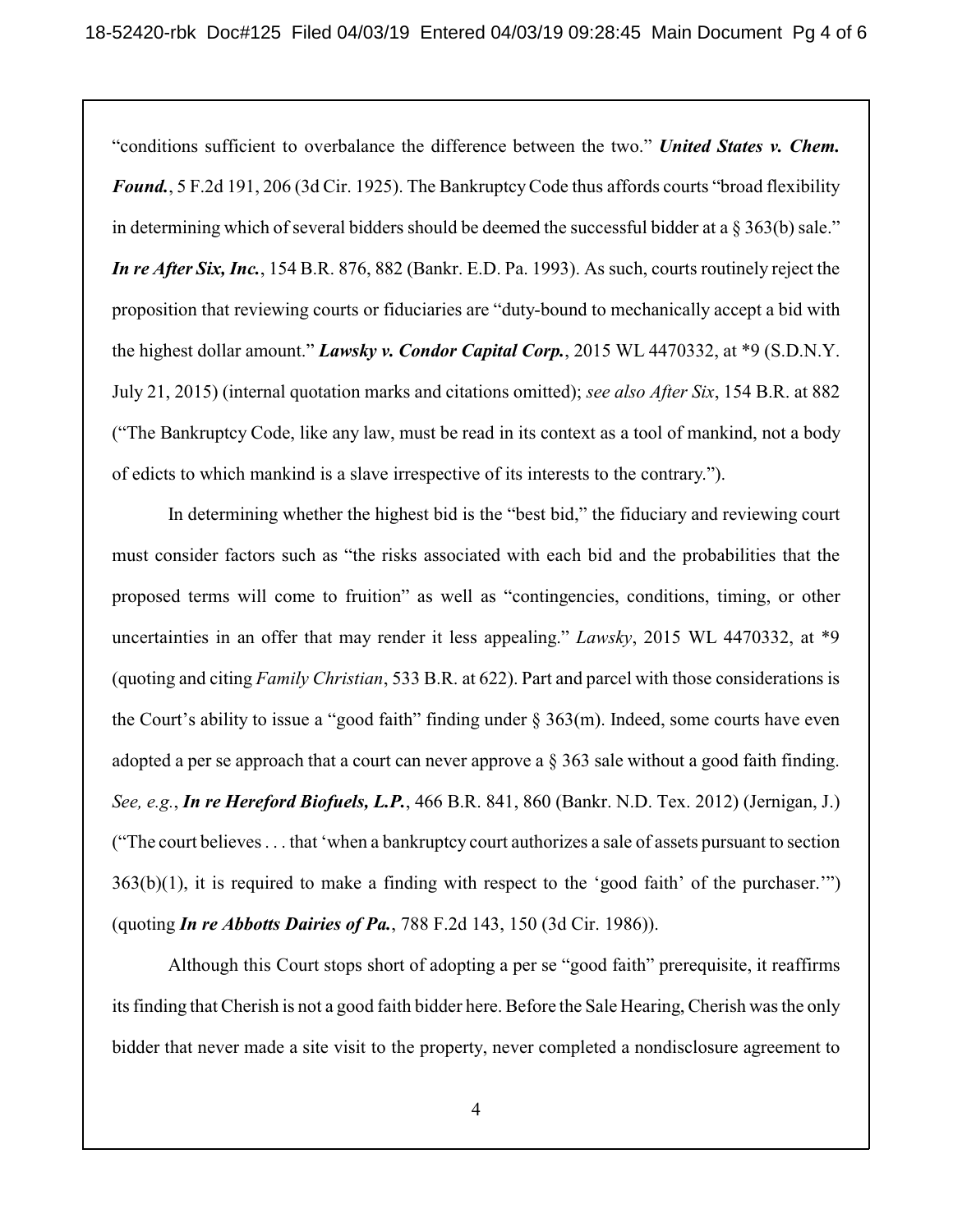access the virtual data room, never actually accessed the virtual data room to conduct due diligence, and never even corresponded with the broker, CBRE. *See* Tr. at pp. 30–32. At the Sale Hearing, Cherish's representative would not and could not disclose Cherish's principals to the Court. In fact, the representative told the Court that, prior to the Sale Hearing "[t]he only conversations [he] had with [Cherish] [were about] the bidding process, the bidding price and the tenant estoppel certificates." Tr. at p. 29. Because of that, the Court exercised its discretion to disqualify Cherish.

None of the new facts disclosed by Voltaire or Cherish in the *Limited Objection* and *Cherish Joinder*, respectively, change that finding. In fact, the new evidence from the *Limited Objection* and *Cherish Joinder* reinforces the Court's finding that Cherish truly has failed to disclose to the Court its inextricable ties to the Debtor. Attached to the *Cherish Joinder* is the Affidavit of Randall E. Soulé, representative of Cherish Medical Office Building, LLC. *See* ECF No. 122, Ex. 1. In that Affidavit, while Mr. Soulé adamantly disclaims any interest "personally or through a company of TRESHA-MOB," he also includes a storied history with the Debtor and Michael Horrell, including a series of transactions involving the subject property of the Sale. *See id.* at pp. 2–3. These hide-the-ball tactics, in hopes that no one will connect the dots, gravely concerned the Court at the Sale Hearing. And the undisclosed entanglement between Mr. Soulé, Mr. Horrell, and the Debtor reinforces the Court's finding that Cherish should not be qualified to bid, much less as a "good faith" bidder. Instead, Cherish's bid feels a bit Potemkin—a carefully-crafted façade of independence hiding a different reality.

Third, even if this *Limited Objection* were proper and had merit, the Court still could not unwind the final sale. The Court has already signed and entered an order approving the sale (ECF No. 123), with a finding that the highest bidder at the Sale Hearing (Camco Land, Ltd.) "is entitled to all of the protections of Section 363(m) of the Bankruptcy Code afforded to a good faith